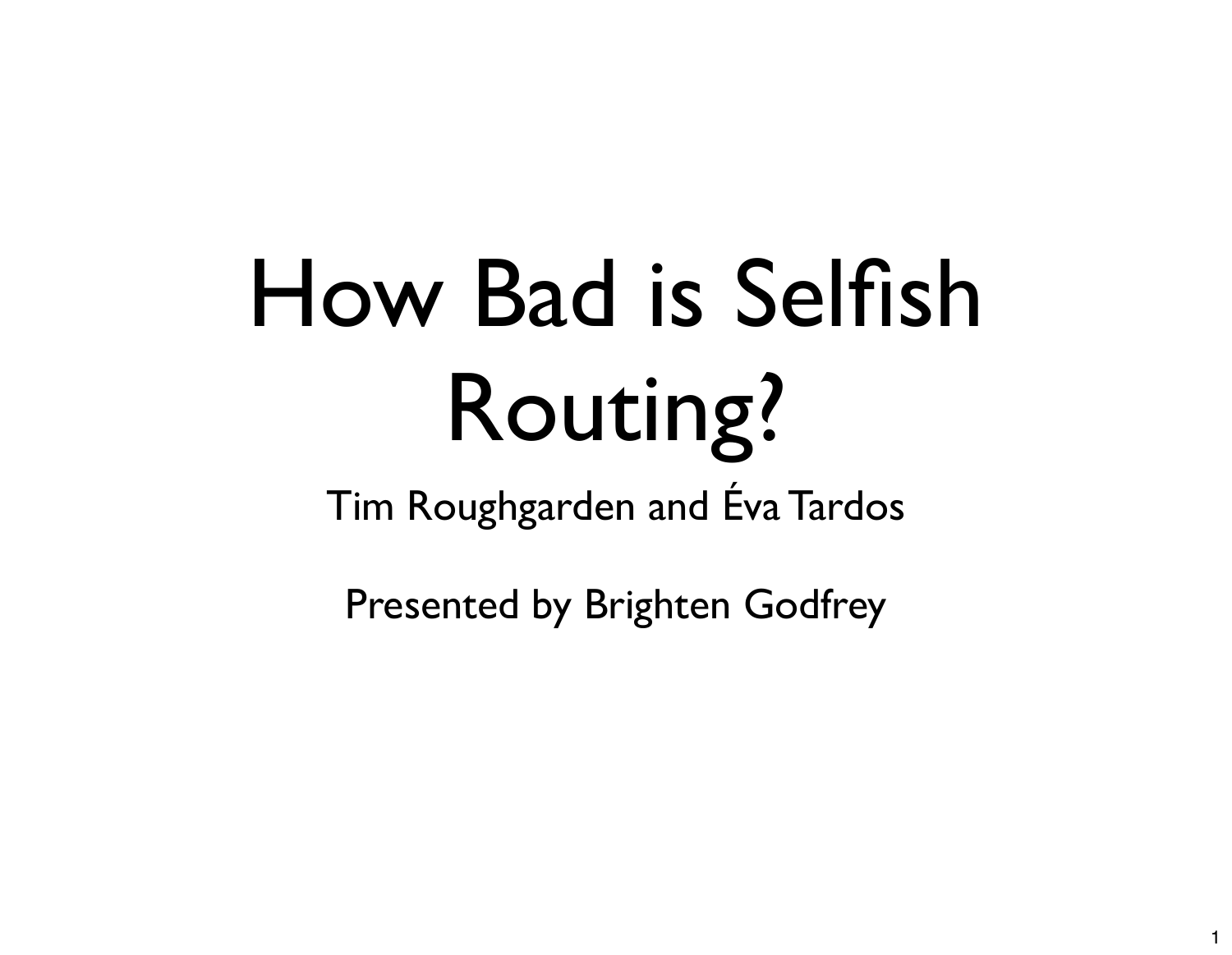# Game Theory

- Two or more players
- For each player, a set of strategies
- For each combination of played strategies, a payoff for each player

|                       |             | $-1$<br>$\sim$ |       |          |
|-----------------------|-------------|----------------|-------|----------|
|                       |             | <b>Rock</b>    | Paper | Scissors |
| Red player strategies | <b>Rock</b> | 0, 0           | 0, 1  | I, 0     |
|                       | Paper       | I, 0           | 0, 0  | 0, 1     |
|                       | Scissors    | 0, 1           | I, 0  | 0, 0     |

Blue player strategies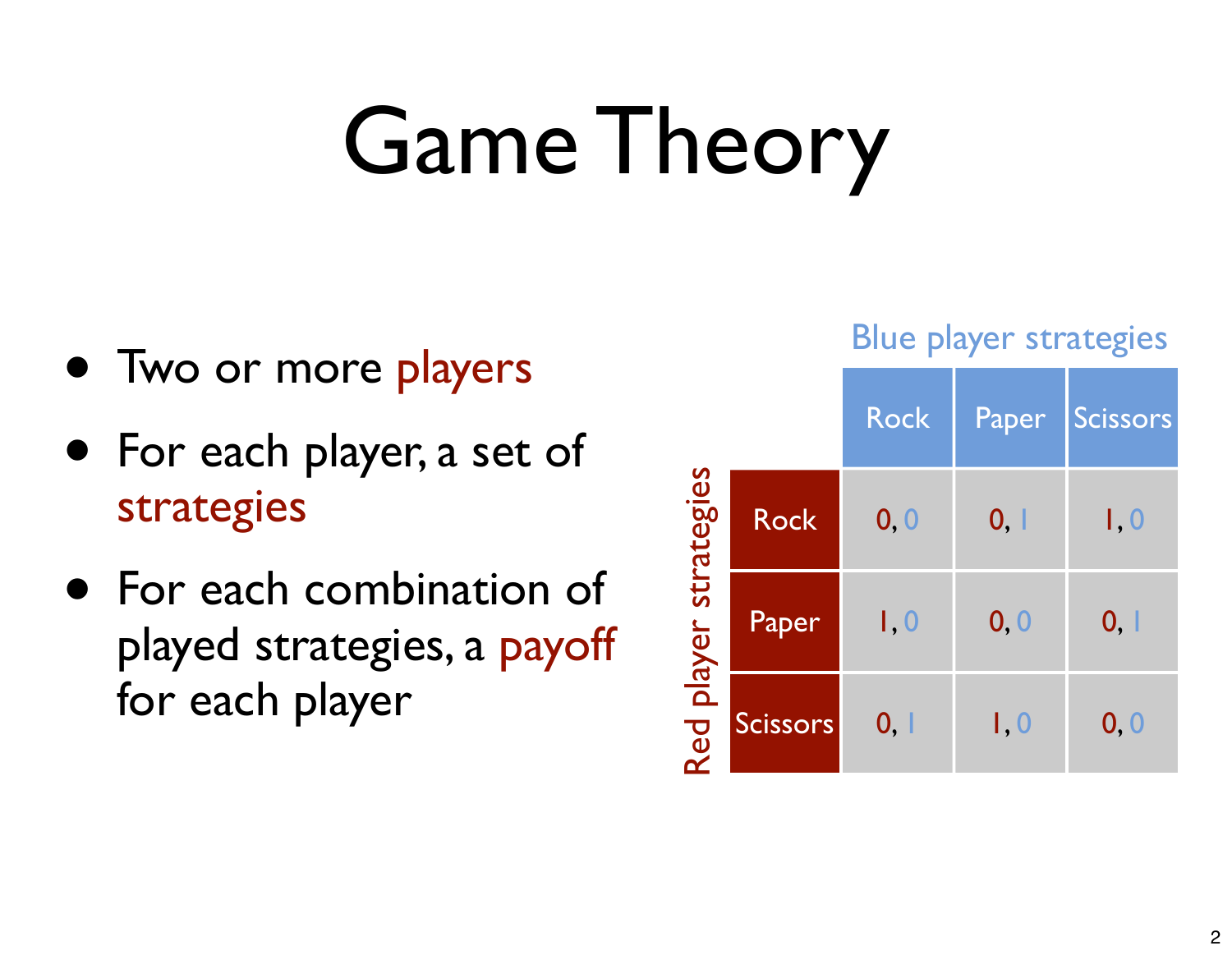# Nash Equilibrium

A choice of strategies such that no player can improve by changing.

#### What's the N.E. in Rock-Paper-Scissors?

| What's the N.E. in  |
|---------------------|
| Prisoner's Dilemma? |

|                 | <b>Rock</b> | Paper | Scissors |
|-----------------|-------------|-------|----------|
| <b>Rock</b>     | 0, 0        | 0, 1  | I, O     |
| Paper           | I, 0        | 0, 0  | 0, 1     |
| <b>Scissors</b> | 0. I        | I, 0  | 0, 0     |

No (pure) N.E.!

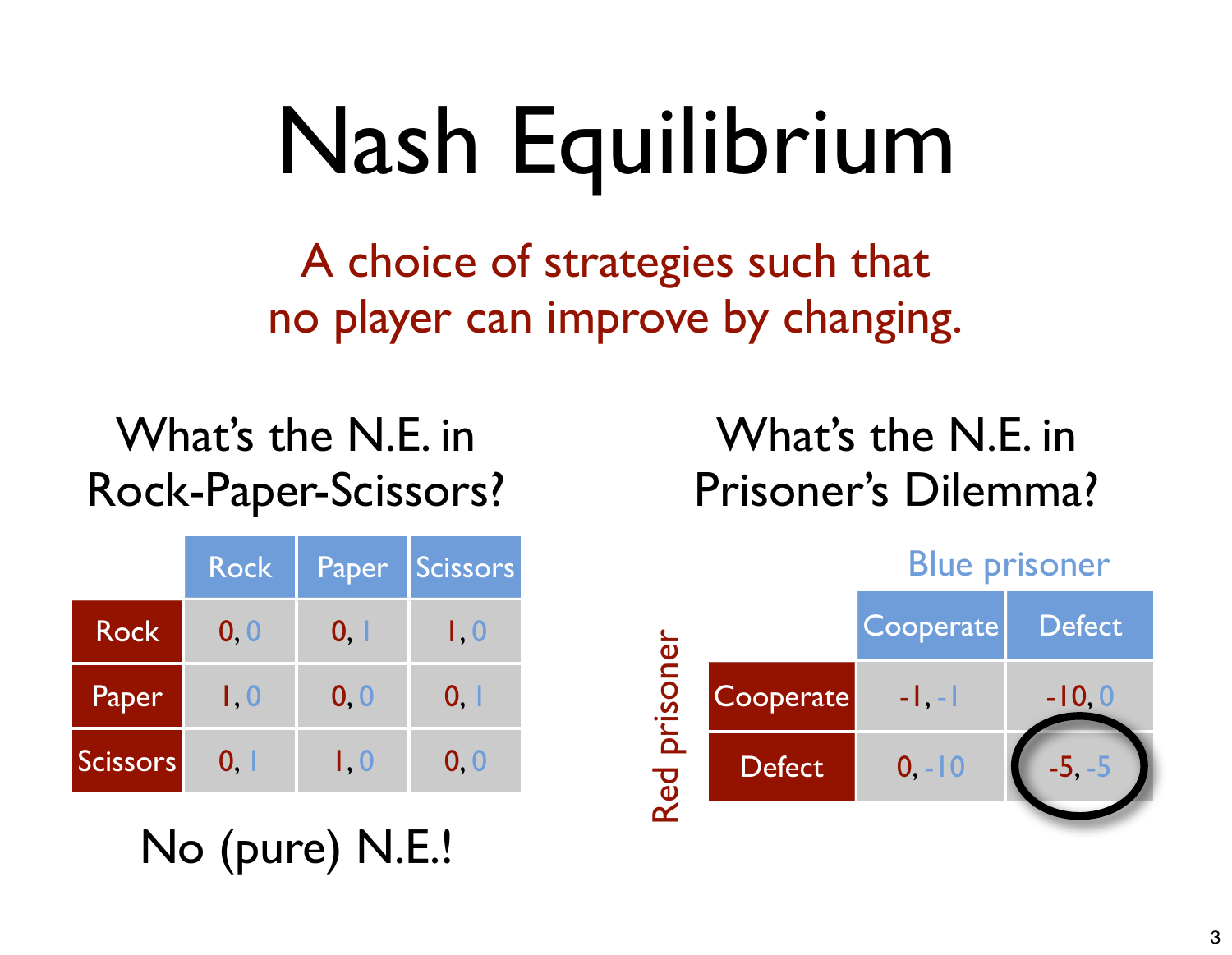# Price of Anarchy

[C. Papadimitriou, "Algorithms, games and the Internet", STOC 2001]

Assumes some global "cost" objective, e.g., social utility (sum of players' payoffs).

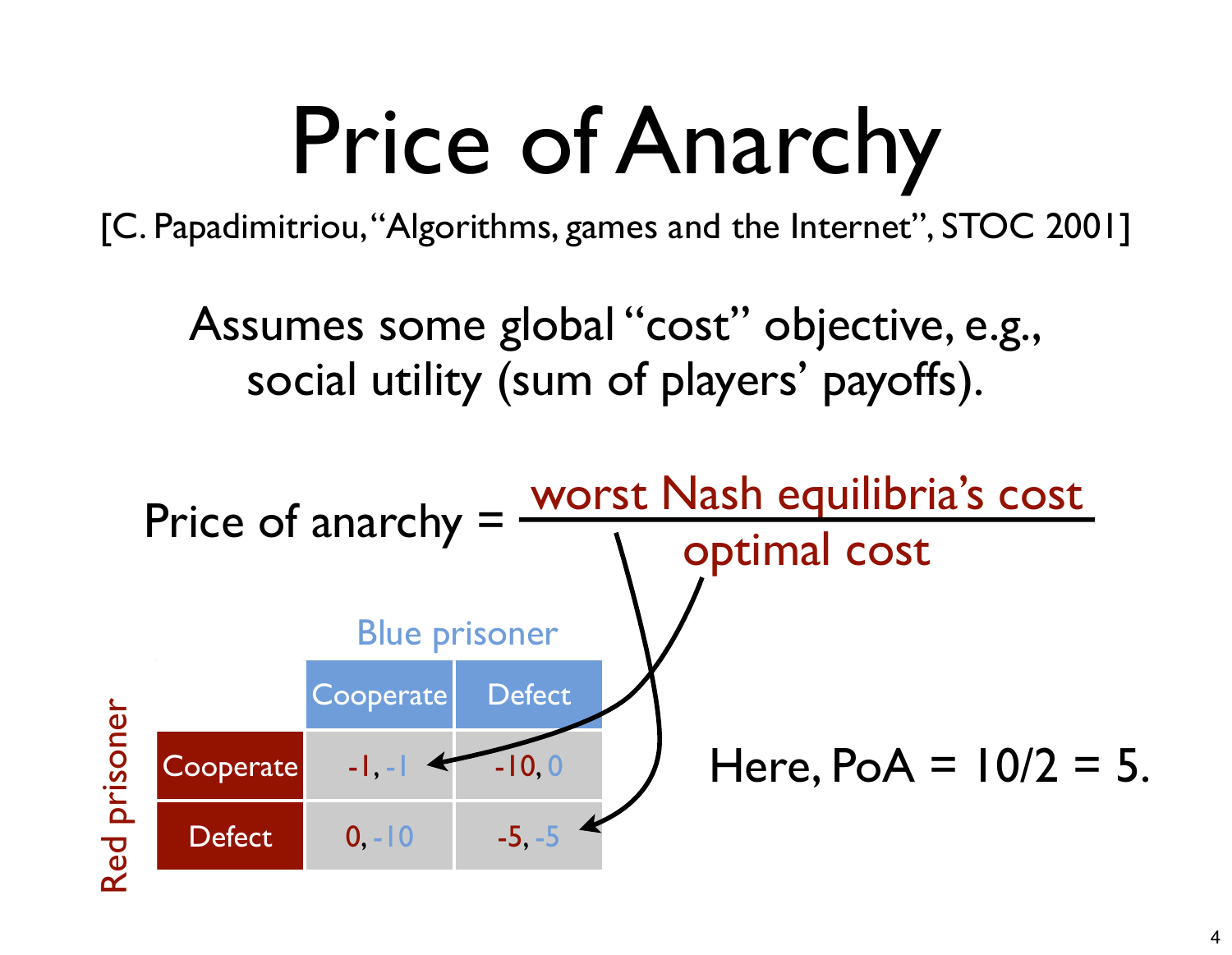# This week's papers in game theory terms

| <b>Stable Paths Problem</b><br>(BGP convergence)    | For the SPP game, in some instances no Nash<br>equilibrium exists. NP-complete to decide<br>whether one exists.        |
|-----------------------------------------------------|------------------------------------------------------------------------------------------------------------------------|
| <b>BGP-based mechanism</b>                          | Design a game so that the Nash equilibrium<br>for lowest-cost routing exists and is optimal (price of anarchy $= 1$ ). |
| How bad is<br>selfish routing?                      | For the selfish routing game, the Nash equilibria<br>are fairly close to optimal.                                      |
| Selfish routing in<br>Internet-like<br>environments | In practice the Nash equilibria are extremely<br>close to optimal.                                                     |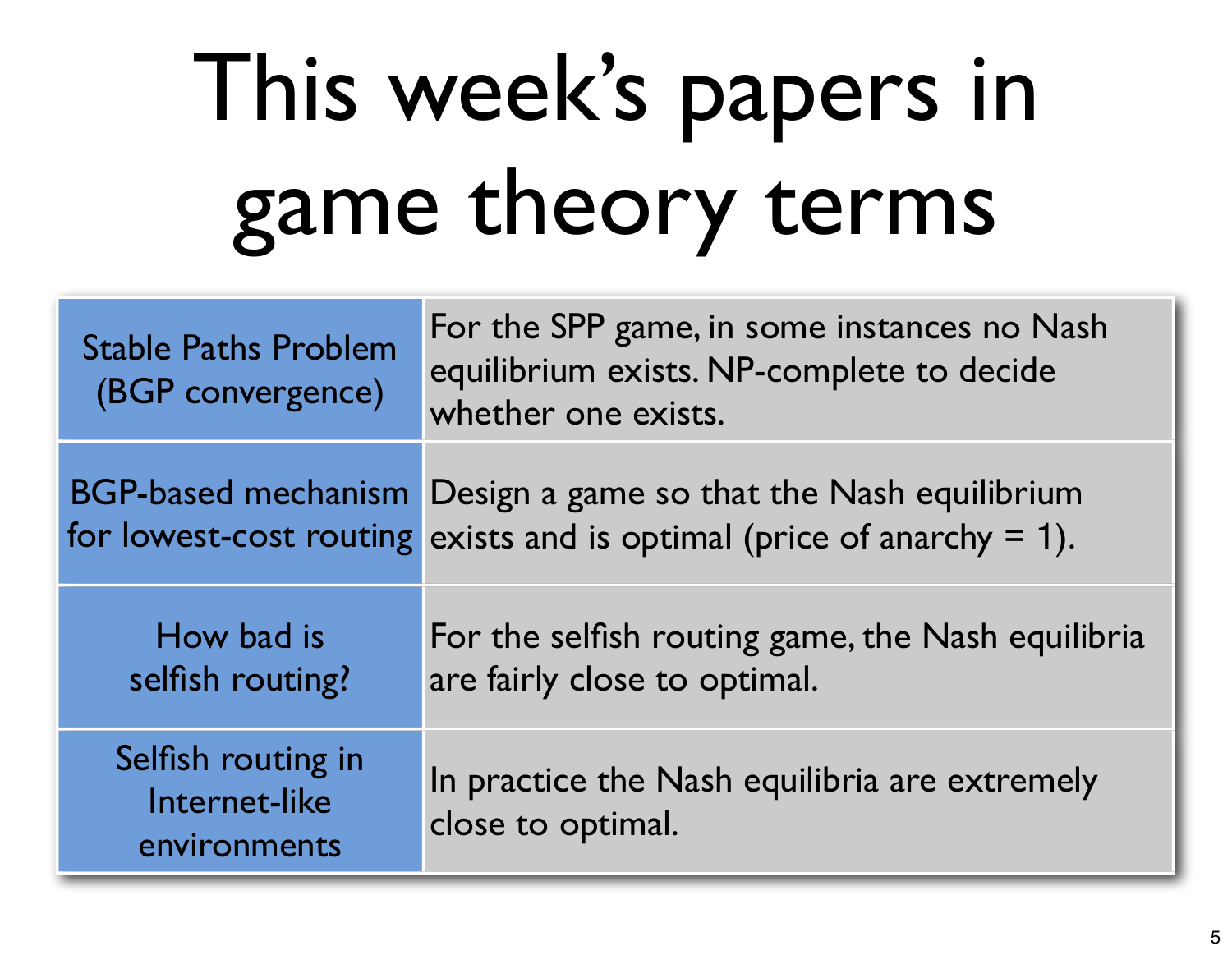# How bad is selfish routing?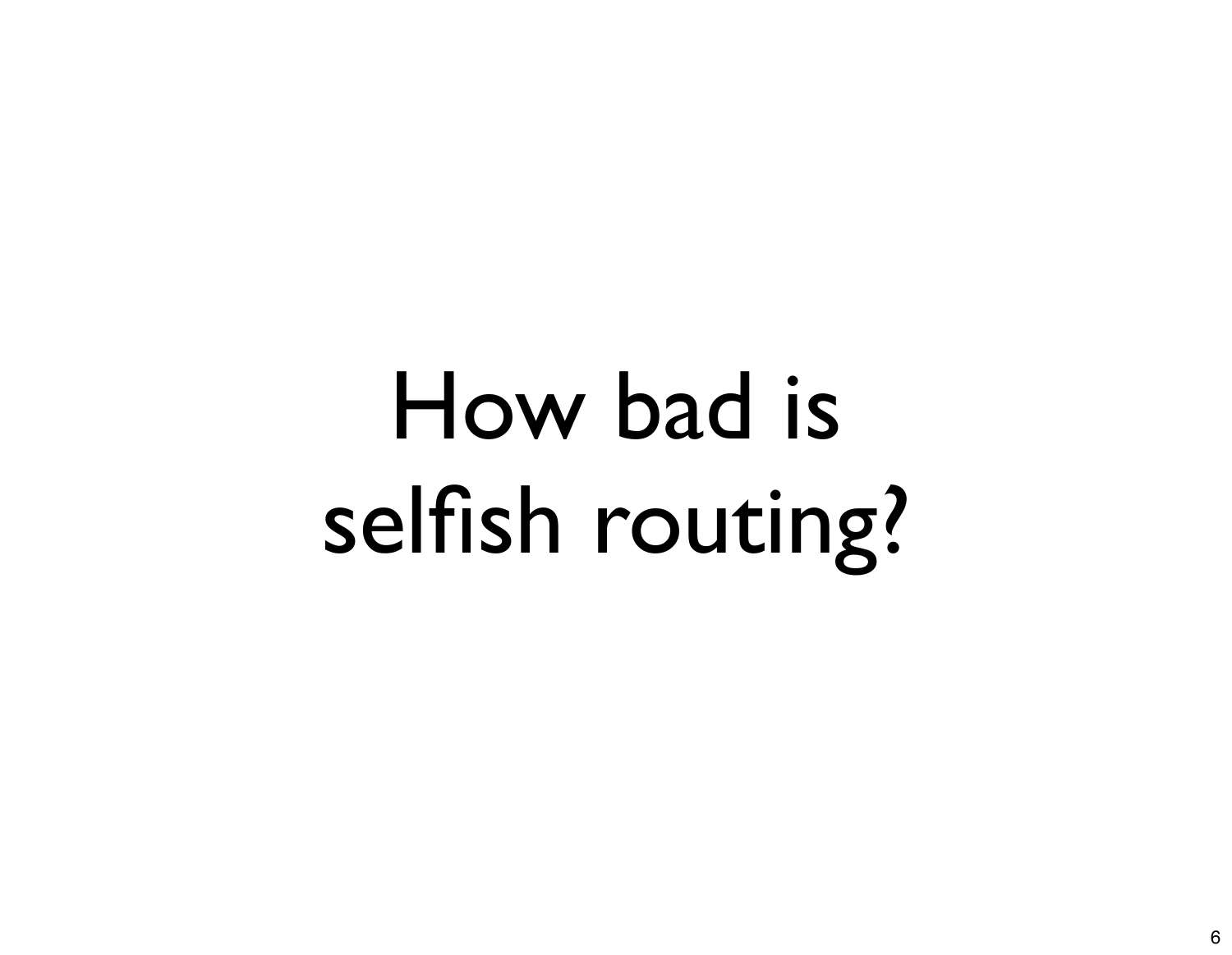#### Demo!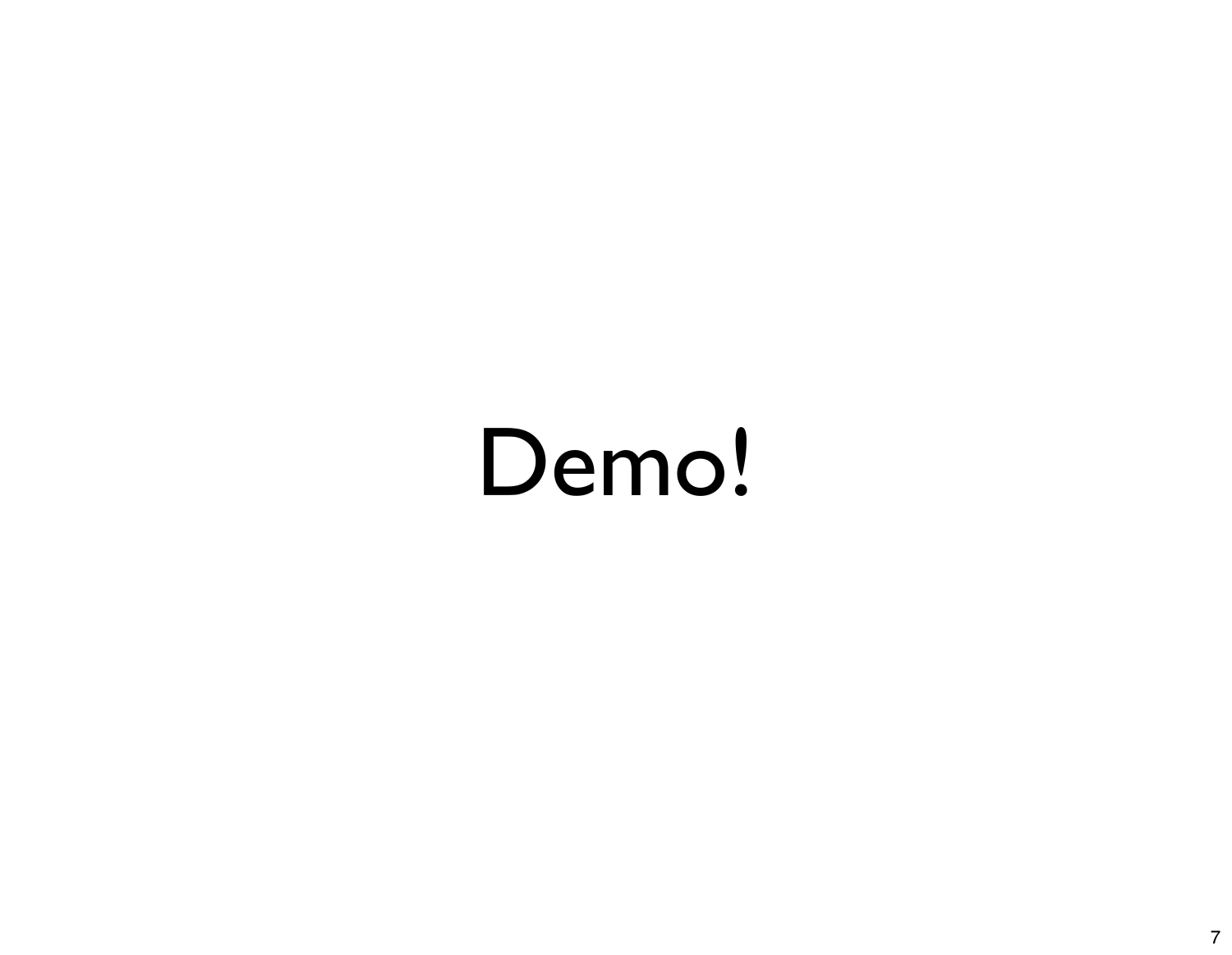# The selfish routing game

- Given graph, latency function on each edge specifying latency as function of total load on edge
- Path latency  $=$  sum of edge latencies
- Player strategy: pick a path on which to route
- Players selfishly pick paths with lowest latency
- For now assume many users, each with negligible load; total 1



Flow  $x = 0.5$  on each path; Total latency  $= 1.5$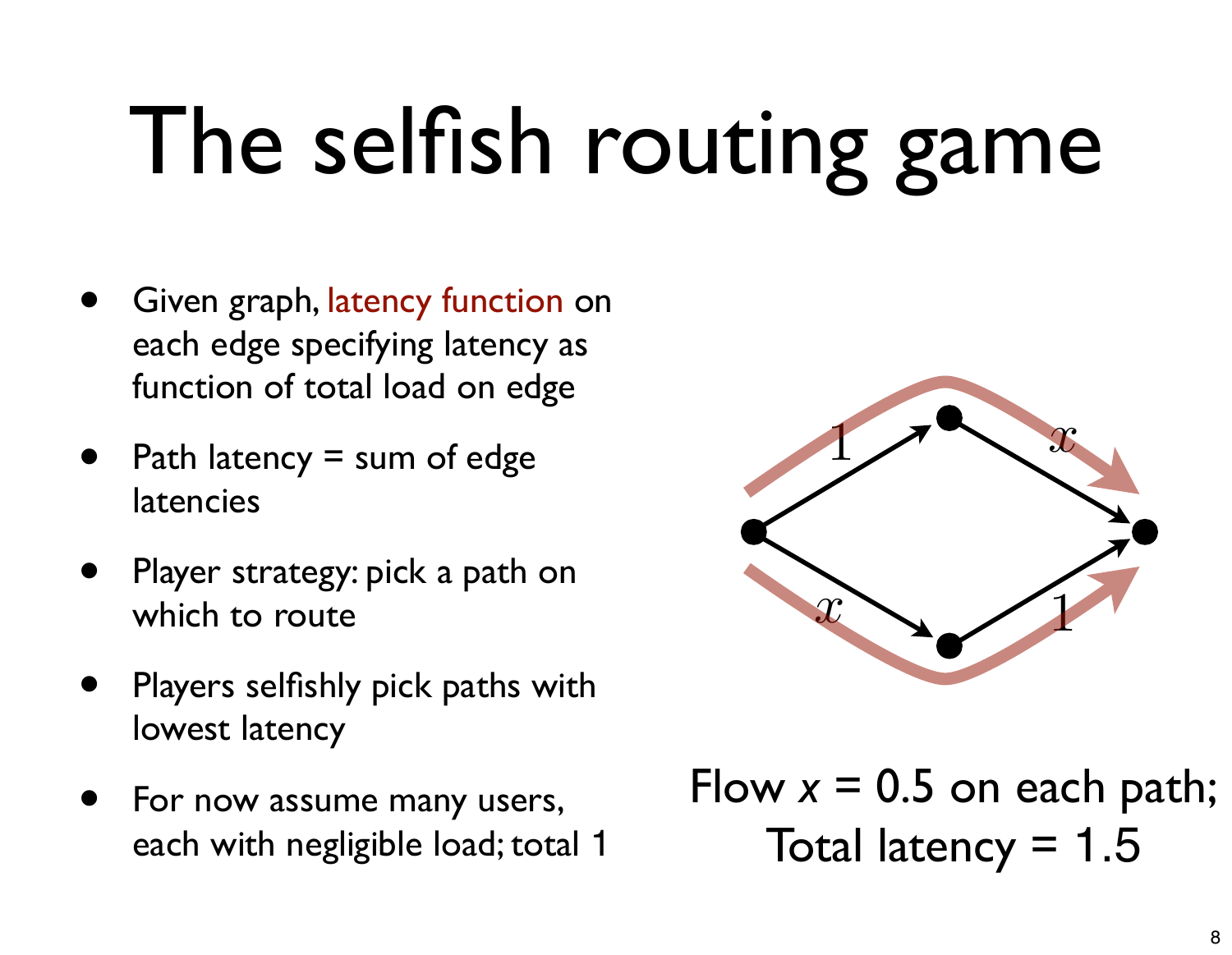#### Example: Braess's paradox

[D. Braess, 1968]





Green path is more attractive. Everyone switches to it!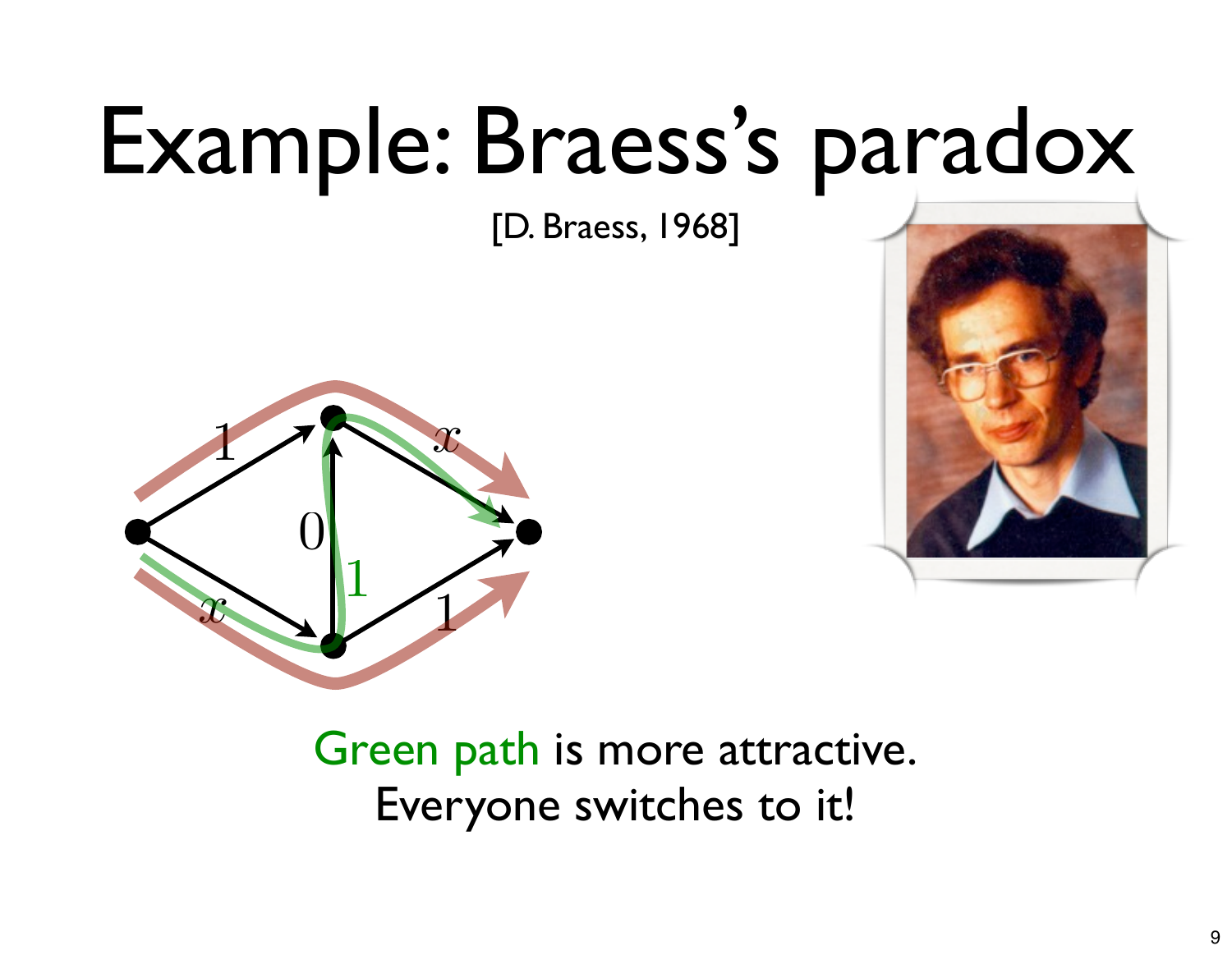#### Example: Braess's paradox

[D. Braess, 1968]





Nash equilibrium latency  $= 2$ Optimal latency = 1.5 Price of Anarchy  $= 4/3$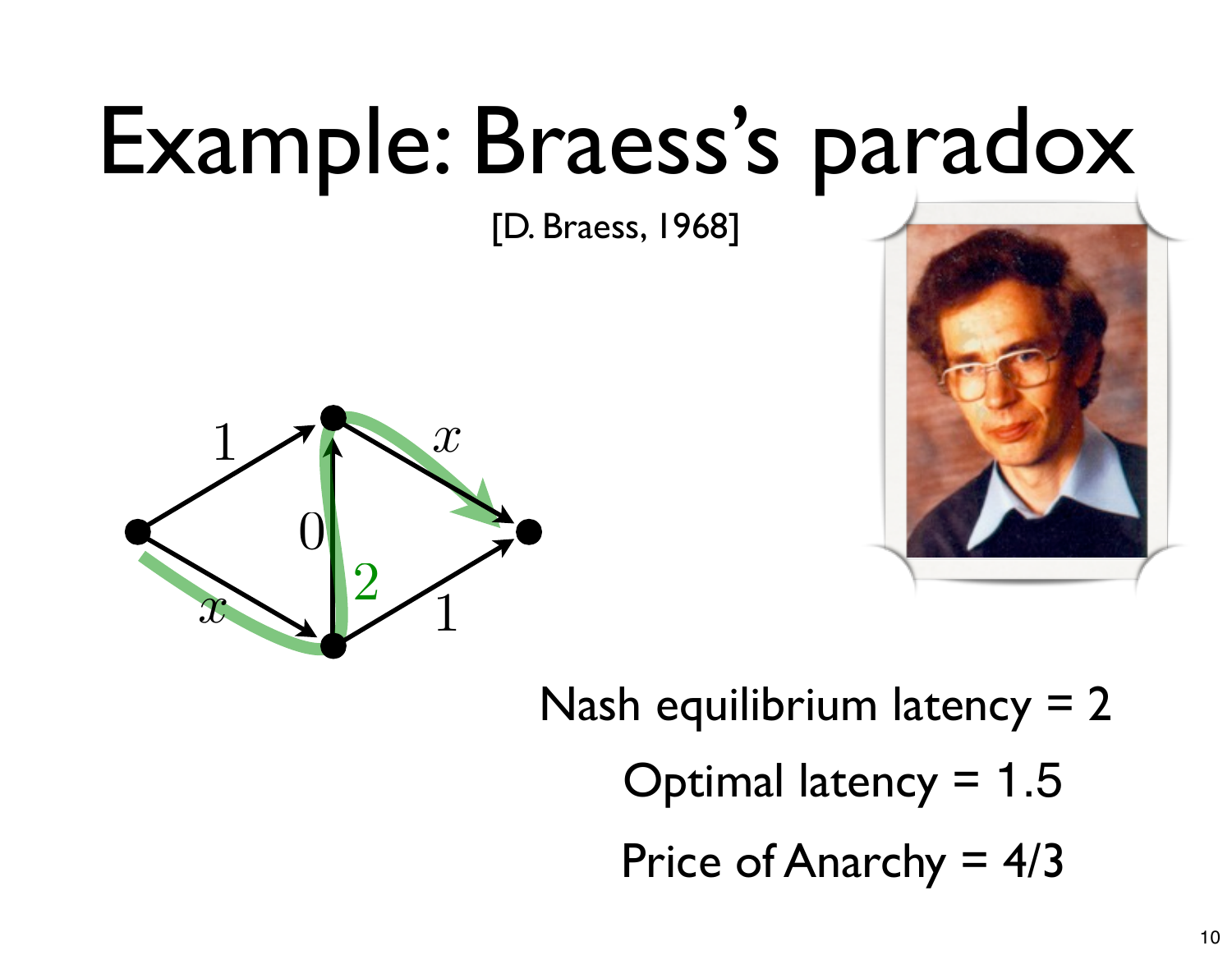# Example: arbitrarily bad



Optimal: nearly all flow on bottom; total latency near zero

Nash: all flow on bottom;  $\ell_e(x)$  |  $\qquad \qquad$  total latency = 1

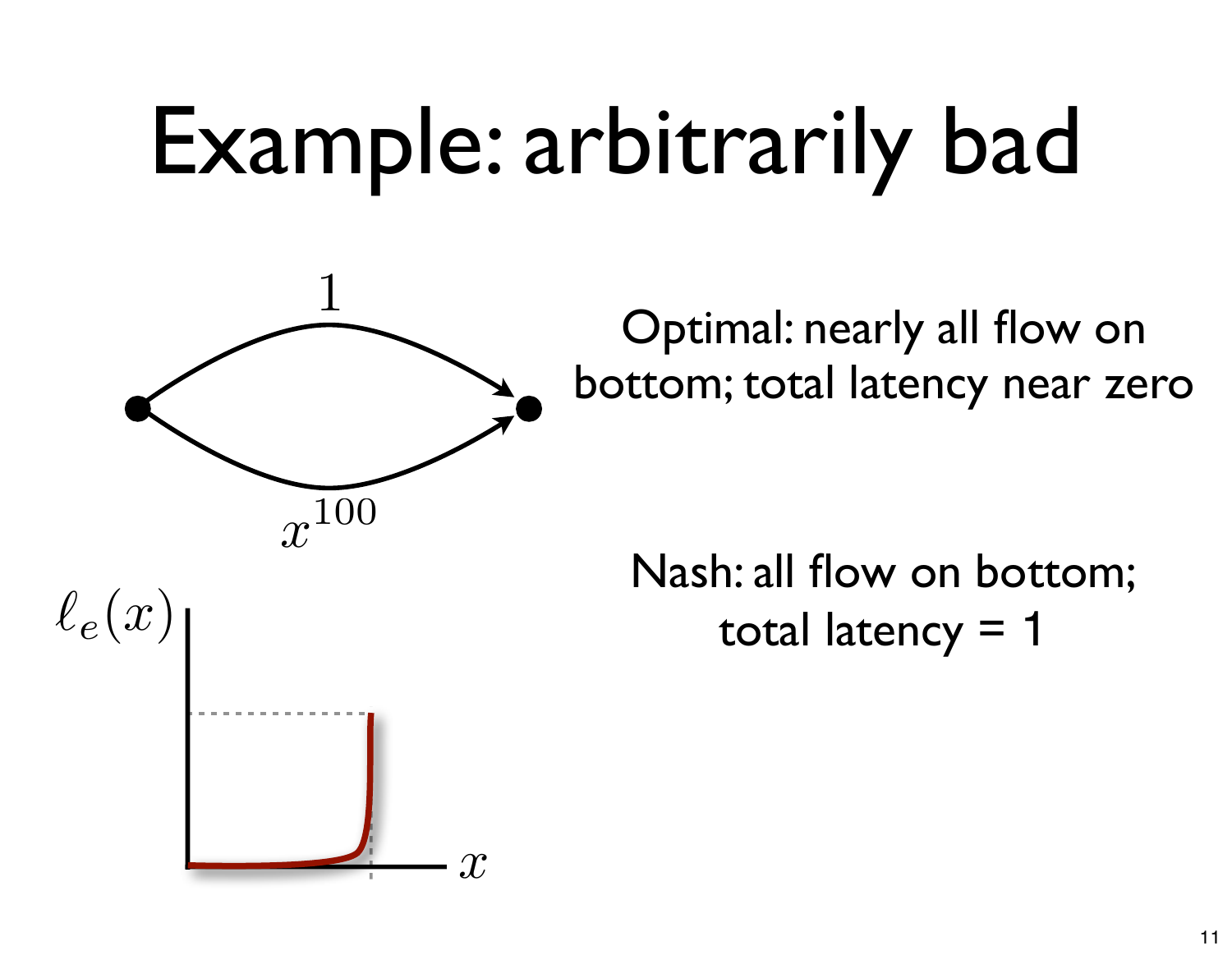#### Results

- As we just saw, price of anarchy can be arbitrarily high
- But for linear latency functions: PoA <= 4/3
- For any latency function: Nash cost is at most optimal cost of 2x as much flow
- Extension to finitely many agents
	- Splittable flow: similar "2x" result
	- Unsplittable flow: can be very bad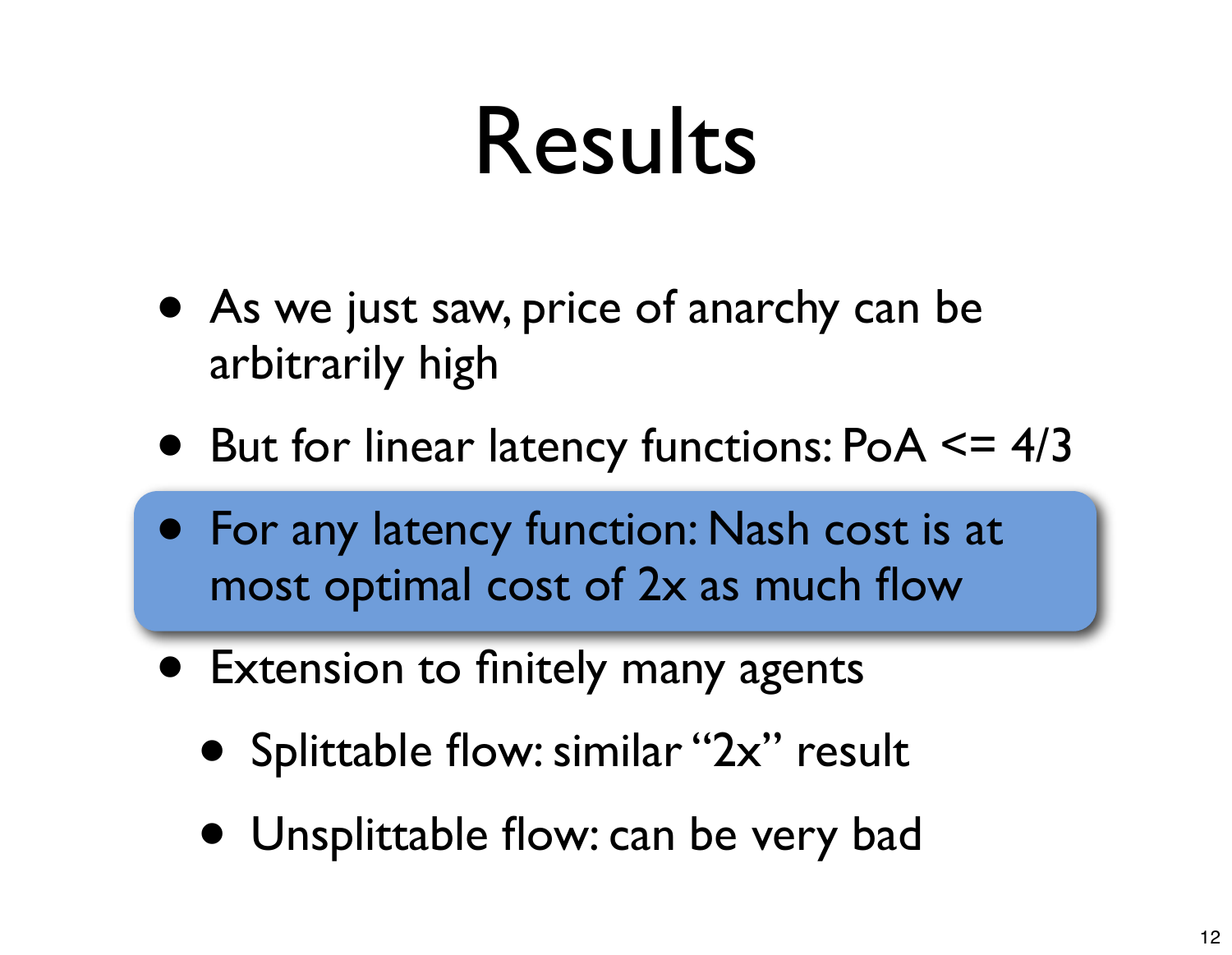# Cost is at most that of routing 2x as much flow

$$
f = \text{Nash equilibrium flow}
$$
\n
$$
f^* = \text{Optimal flow with 2x as much traffic}
$$
\n
$$
C(f) = \text{Total cost (latency) of flow}
$$

**Theorem:** 
$$
C(f^*) \geq C(f)
$$
.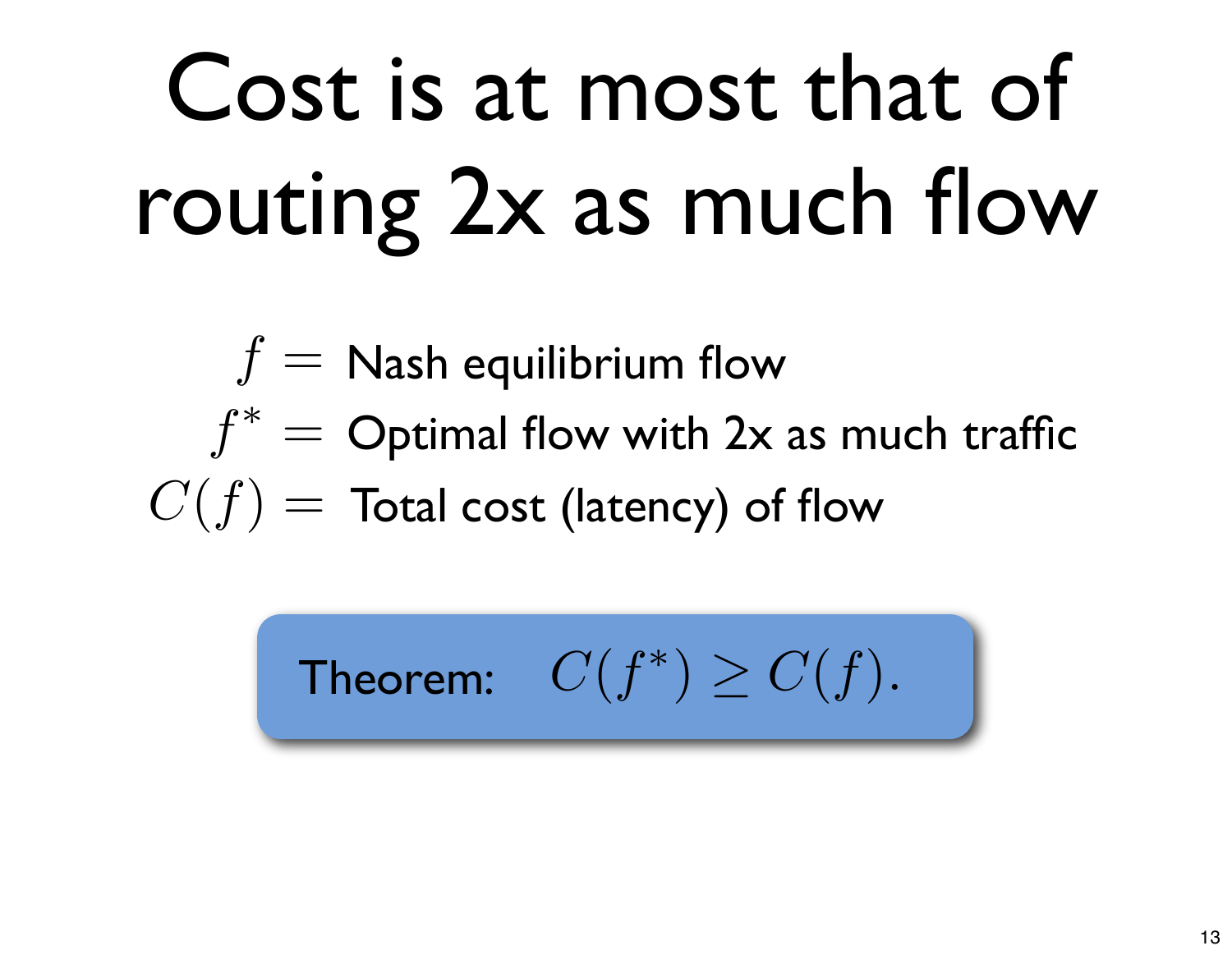#### Proof outline

*C*( $f^*$ )  $\geq \tilde{C}(f^*) - C(f)$ <br>*C*( $f^*$ )  $\geq \tilde{C}(f^*) - C(f)$ <br>*most* ( ) more. functions, making  $\ f^*$  cost at  ${\sf most} \quad (\quad) \;\; {\sf more}.$ 

 $= C(f)$ 

 $\text{Increasing}$  Increased latency is devised so that  $\geq 2\tilde{C}(f) - C(f)$ <br>Nash equilibrium has minimum unit cost per flow...

...and that cost equals the Nash's cost under the original latency function.  $= 2C(f) - C(f)$ <br>under the original latency function.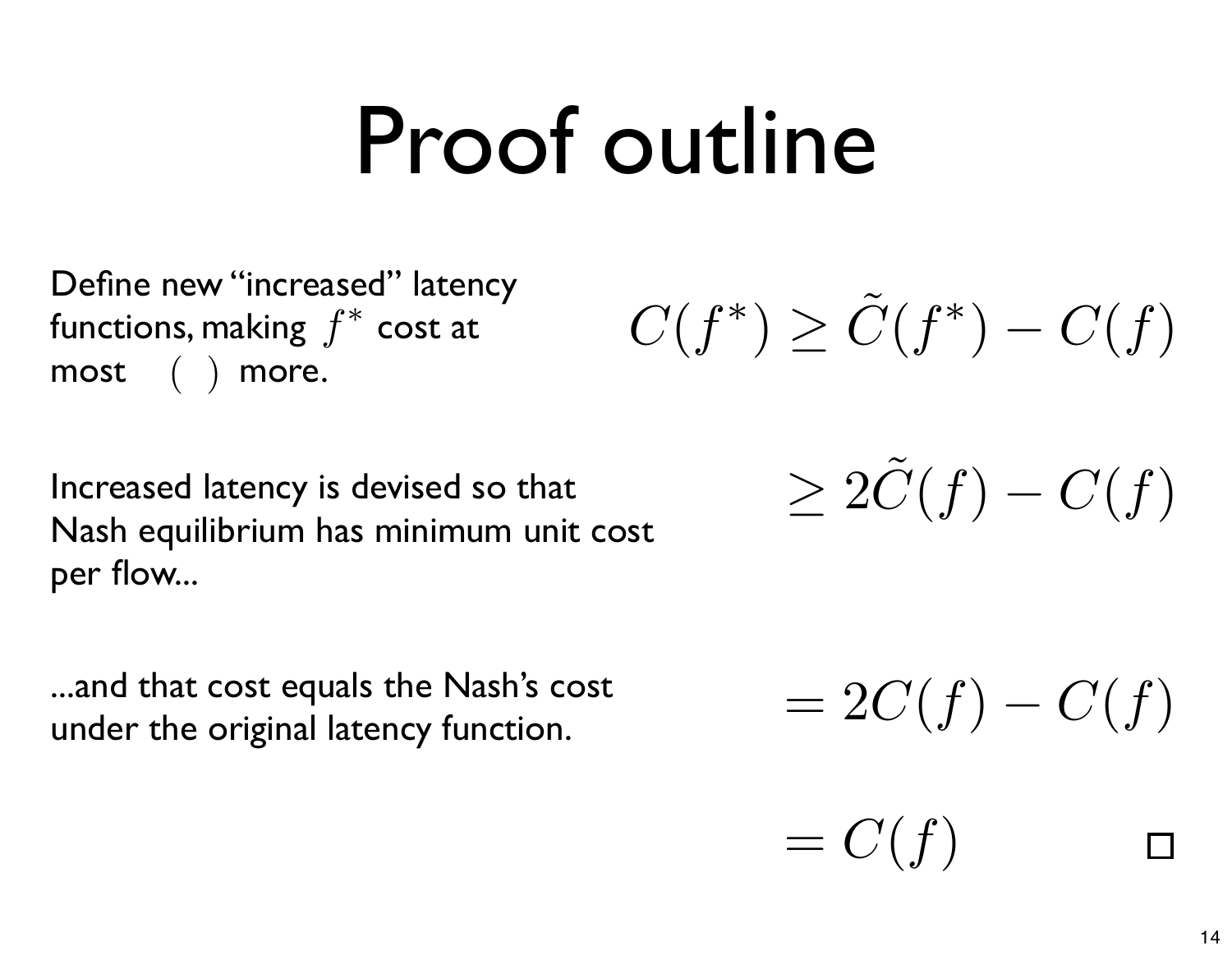

Nash's cost for this link is area of grey rectangle.

Increase in costs for any flow using this link is at most Nash cost.

**Summing over all links** 

nks, 
$$
C(f^*) \leq C(f^*) + C(f)
$$
  
i.e.,  $C(f^*) \geq \tilde{C}(f^*) - C(f)$ 

Increased latency matches Nash's cost per unit flow

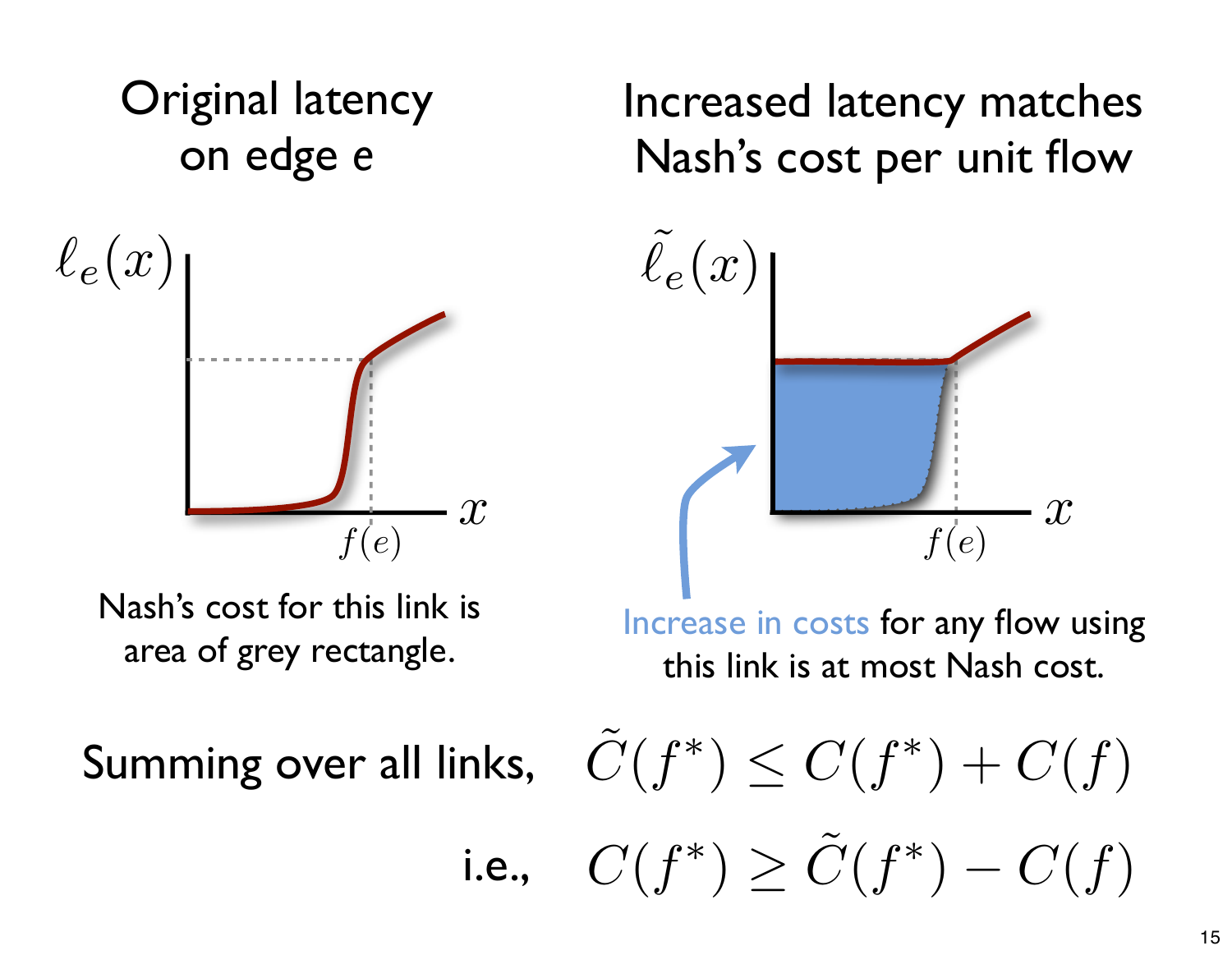#### Proof outline

Define new "increased" latency functions, making  $\ f^*$  cost at  ${\sf most} \quad (\quad) \;\; {\sf more}.$ 

Increased latency is devised so that Nash equilibrium has minimum unit cost per flow...

...and that cost equals the Nash's cost under the original latency function.  $= 2C(f) - C(f)$ <br>under the original latency function.

 $C(f^*) \geq \tilde{C}(f^*) - C(f)$ 

 $> 2\tilde{C}(f) - C(f)$ 

 $= C(f)$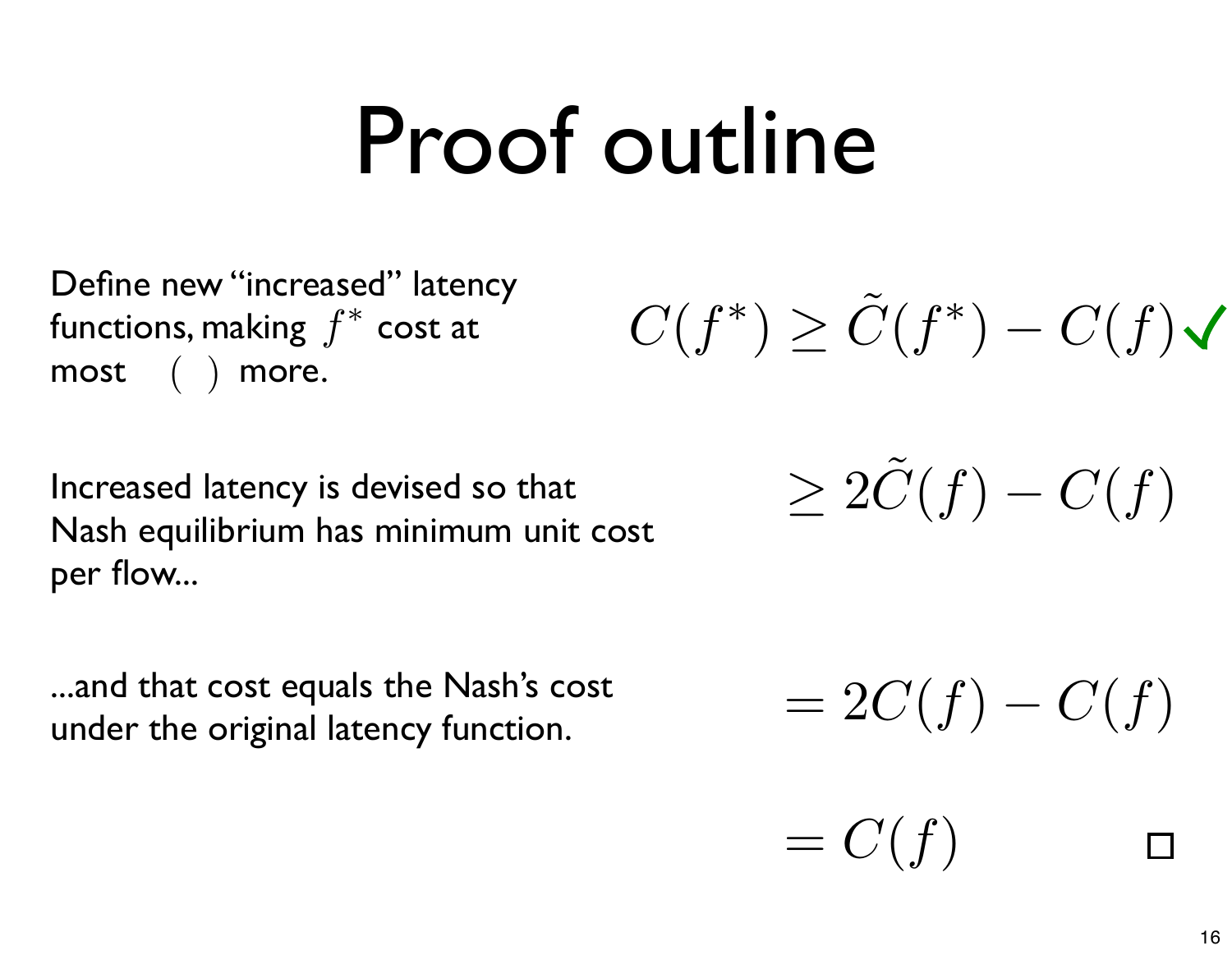Lemma: At Nash equilibrium, all paths being used have the minimum path latency *M.*

(Note this does not mean that the Nash is actually optimal. Why not?)

By construction, using the increased latencies, every edge has latency at least the Nash's.

Summing, every path has at least latency *M* regardless of how much flow it carries.

Thus, 
$$
\tilde{C}(f^*) \geq M \cdot \text{rate}(f^*)
$$

 $= M \cdot 2 \cdot \text{rate}(f)$ 

$$
=2C(f).
$$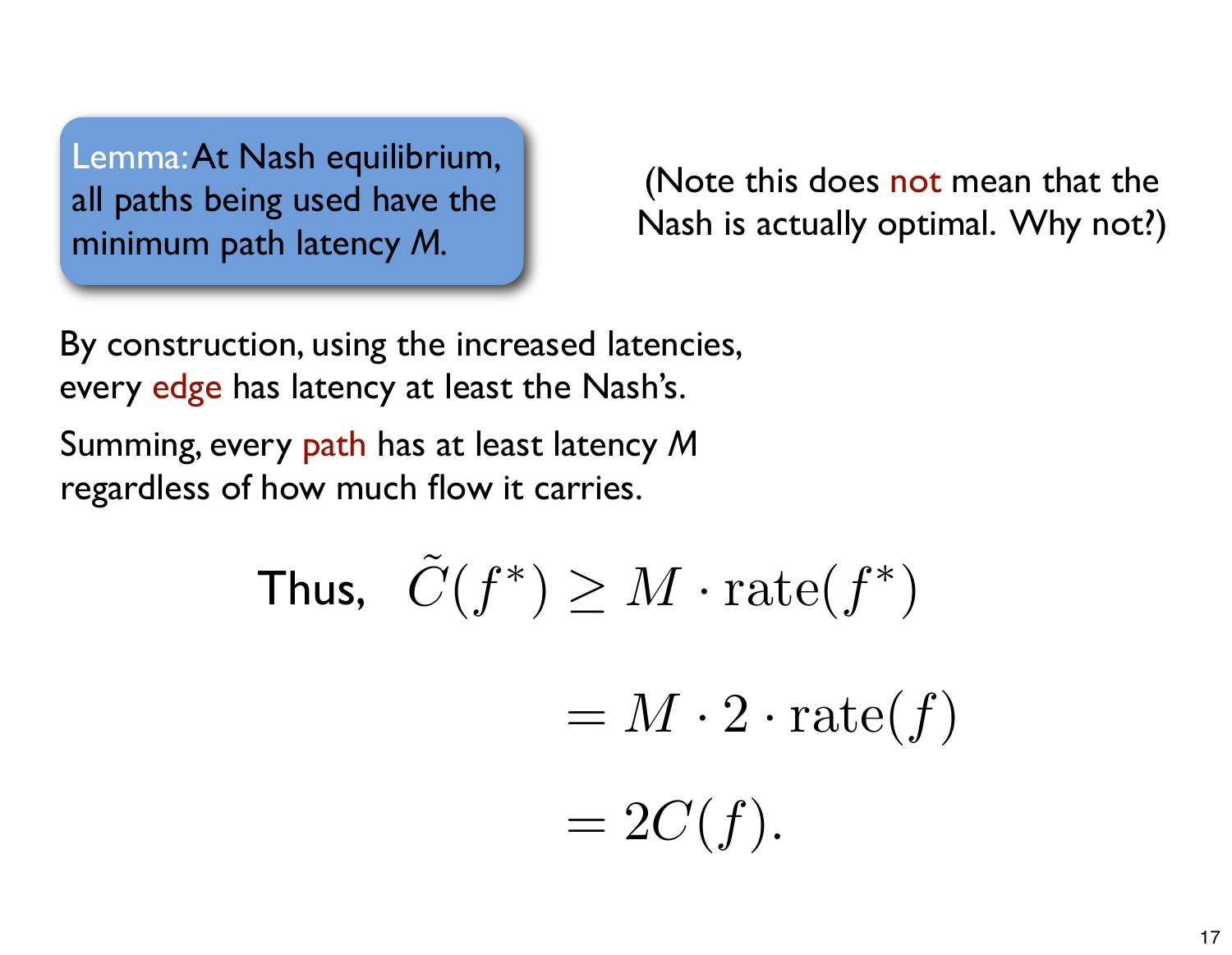#### Proof outline

Define new "increased" latency functions, making  $\ f^*$  cost at  ${\sf most} \quad (\quad) \;\; {\sf more}.$ 

Increased latency is devised so that Nash equilibrium has minimum unit cost per flow...

...and that cost equals the Nash's cost ...and that cost equals the Nash's cost  $= 2C(f) - C(f)$ <br>under the original latency function.

 $C(f^*) \geq \tilde{C}(f^*) - C(f)$ 

 $= C(f)$ 

 $\geq 2\tilde{C}(f) - C(f)$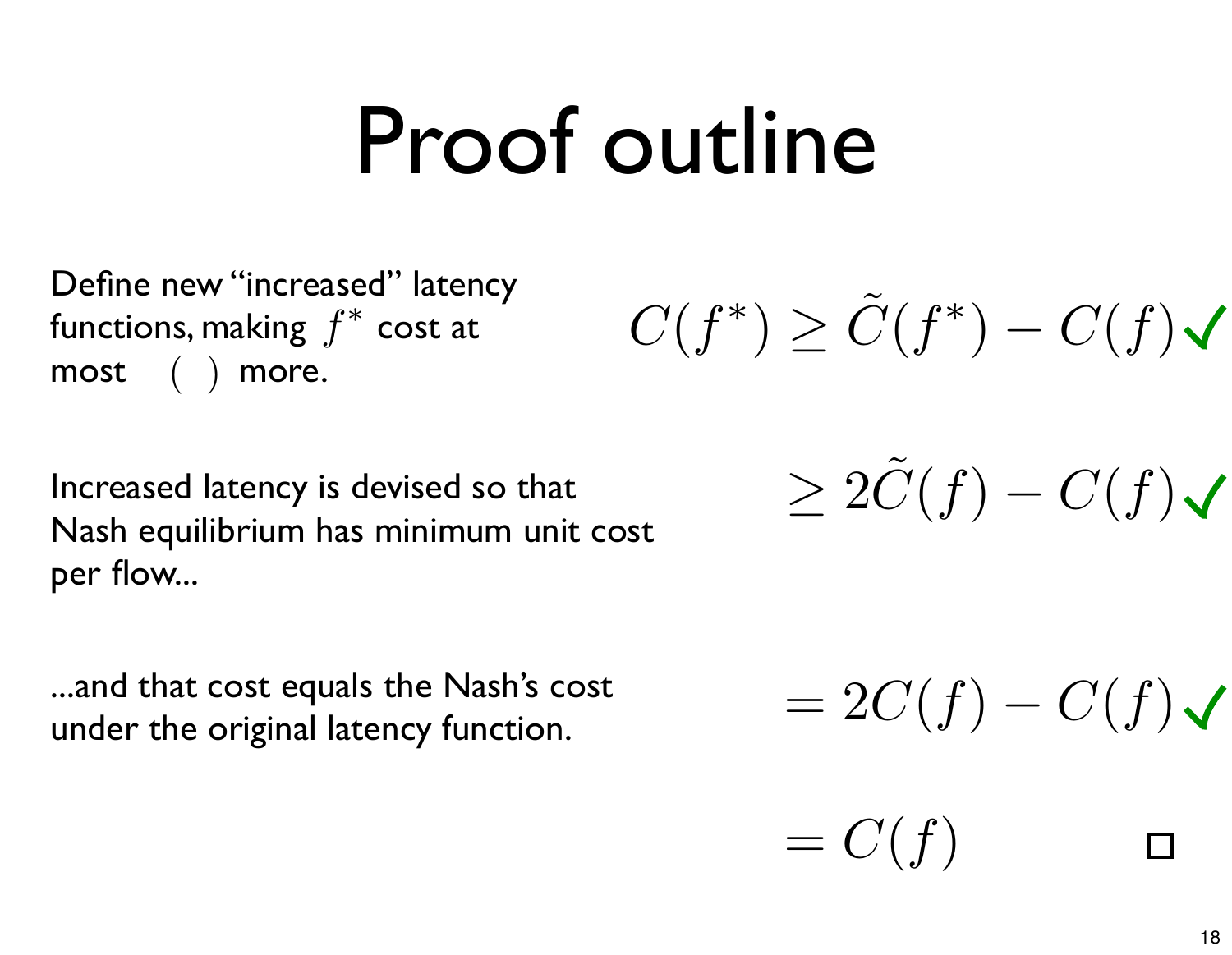#### Conclusion

- Selfishness hurts routing, but not too much.
- Is this a realistic model?
- Why are the results important or useful?
- Many more applications of game theory to CS (and CS to game theory). See: Nisan, Roughgarden, Tardos, Vazirani's book Algorithmic Game Theory, available free online!